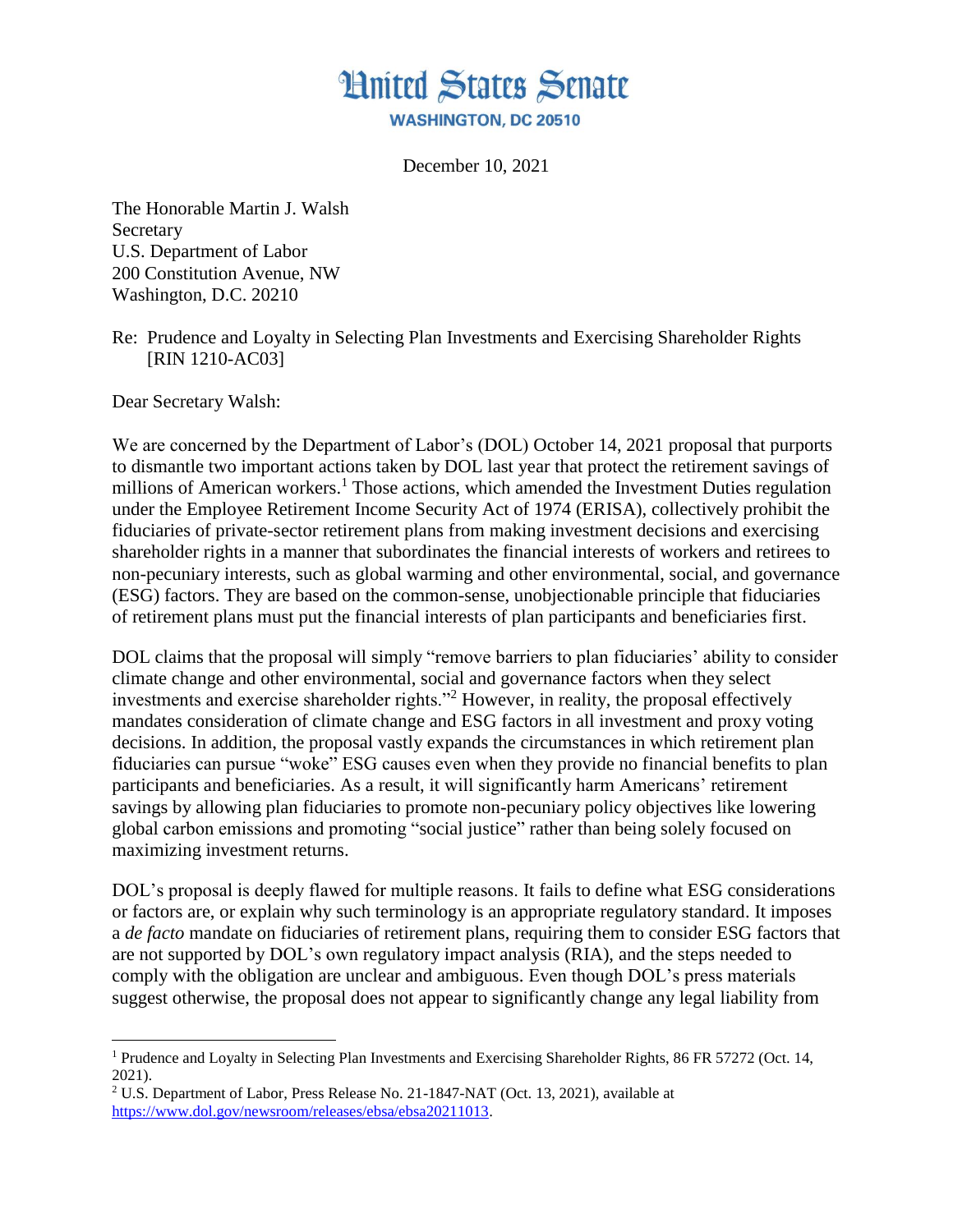private class actions under ERISA and, as a result, plan fiduciaries who select ESG investments may be subject to increased litigation risk should those investments result in higher fees, inferior risk-adjusted performance, and/or less diversification.

Given the wide divergence of views within the investment community as to whether ESG investing outperforms conventional investing, the need for clear guidance to ERISA plan fiduciaries is of great importance. The proposal, by reminding plan fiduciaries of their potential liability under ERISA, but remaining ambiguous as to whether and when it is appropriate to incorporate ESG factors, or indeed when ESG investing is to be a mandatory investment strategy, fails immeasurably on that score.

Recent analyses have disputed the notion that ESG funds have outperformed the wider market, with reputable investors dismissing the incorporation of such non-pecuniary factors as social justice and climate change as "a ruse to launder reputations, maximize fees, and assuage guilt."<sup>3</sup> Earlier this year, a former chief investment officer for sustainable investing at BlackRock warned investors against exploiting environmental factors in investing. He noted that "claiming to be environmentally responsible is profitable" for Wall Street asset managers, but advancing "real change in the environment simply doesn't yield the same return."<sup>4</sup>

In light of the inchoate nature of ESG investing, clearly delineating how and when it is appropriate for retirement plan fiduciaries to incorporate ESG factors is of heightened necessity. DOL's proposal fails to clearly explain when ESG is an appropriate exercise of the duty of prudent management, and fails to articulate sufficient, non-arbitrary factors justifying the amendment of rule provisions it enacted just last year after an open and transparent notice and comment rulemaking process.

## *I. The proposal fails to define what ESG means or explain DOL's reversal of its position that ESG terminology is not an appropriate regulatory standard*

DOL's proposal is fatally flawed because it does not define the scope of ESG considerations or factors, terms which are used throughout the proposal. Understanding the considerations or factors that fall within the scope of these terms is important because the proposal states that plan fiduciaries "may often" be required to consider them. Without these definitions, fiduciaries will have little idea whether the ESG factors they decide to consider comply with the DOL rule and protect them against legal action.

Moreover, the proposal fails to explain DOL's change in position from November 2020, when DOL stated that it "was persuaded by its review of the public comments that 'ESG' terminology, although used in common parlance when discussing investments and investment strategies, is not

 $\overline{\phantom{a}}$ <sup>3</sup> See, e.g., Steve Johnson, *ESG Outperformance Narrative "Is Flawed," New Research Shows*, Financial Times (May 3, 2021), available at<https://www.ft.com/content/be140b1b-2249-4dd9-859c-3f8f12ce6036> (quoting Sony Kapoor, Nordic Institute for Finance, Technology, and Sustainability).

<sup>4</sup> Tariq Fancy, *Financial World Greenwashing the Public with Deadly Distraction in Sustainable Investing Practices*, USA Today (Mar. 16, 2021), available at [https://www.usatoday.com/story/opinion/2021/03/16/wall](https://www.usatoday.com/story/opinion/2021/03/16/wall-street-esg-sustainable-investing-greenwashing-column/6948923002/)[street-esg-sustainable-investing-greenwashing-column/6948923002/.](https://www.usatoday.com/story/opinion/2021/03/16/wall-street-esg-sustainable-investing-greenwashing-column/6948923002/)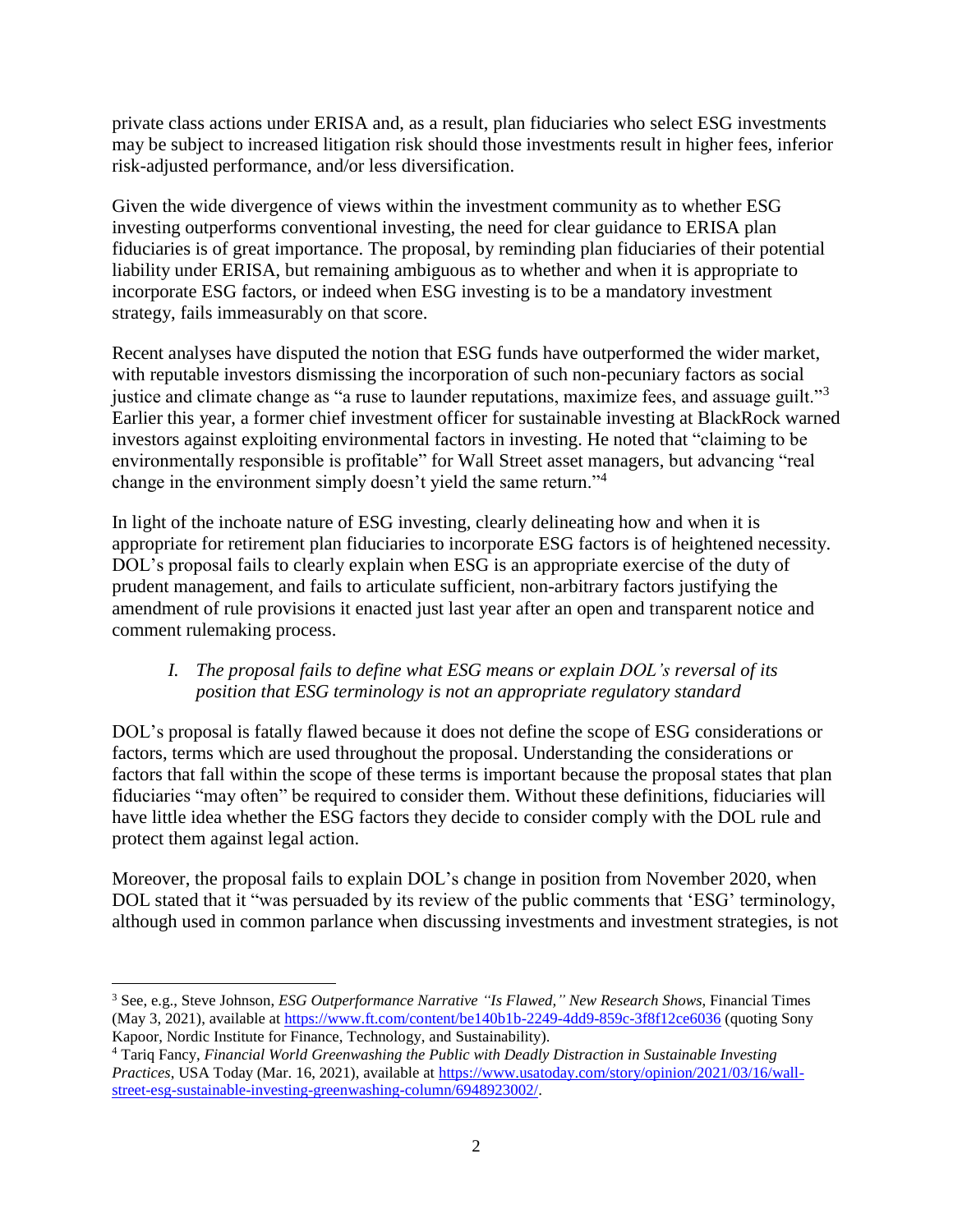a clear or helpful lexicon for a regulatory standard."<sup>5</sup> DOL agreed that ESG terminology suffers from "two distinct shortcomings as a regulatory standard."<sup>6</sup> First, DOL concluded that ESG terms do not have a uniform meaning, the terminology is evolving, and the goals being advocated today may not be the same as those in the future. Second, DOL stated that by conflating unrelated factors into a single term, ESG, invites a less than appropriately rigorous analytical approach in evaluating whether "any given E, S, or G factor" presents a material business risk or opportunity.

Given the important role that ESG factors play in understanding the proposal, the use of such terminology in the proposal is arbitrary and capricious under the Administrative Procedure Act.<sup>7</sup> DOL failed to provide any reasoned analysis for its change in position that ESG terminology is not a clear or helpful lexicon for a regulatory standard.<sup>8</sup> The proposal lacks any awareness that DOL is departing from its prior position on ESG terminology as a regulatory standard and results in an unexplained inconsistency.<sup>9</sup>

*II. The proposal's "appropriate consideration" provision will in practice be viewed as a mandate by retirement plan fiduciaries to consider ESG factors, irrespective of financial materiality, and such an outcome is not supported by the regulatory impact analysis*

DOL's proposal would define "appropriate consideration" of an investment under ERISA to include, among other things, consideration of the projected return of an investment relative to the funding objectives of a retirement plan, "which may often require an evaluation of the economic effects of climate change and other environmental, social, or governance factors" on the investment. This "may often" language will likely be viewed as a mandate by fiduciaries to consider climate change and other ESG factors out of concern of being second-guessed retroactively.<sup>10</sup> However, the proposal and its RIA contain no support for the requirement that climate change and other ESG factors "may often" need to be considered.

The proposal does not provide a rational basis for the contention that climate change and other ESG factors are often material or that they are not already priced into the market. If these impacts are already priced into the market, then further consideration of climate change and other ESG factors would not result in investment gains. The RIA further undercuts support for

 $\overline{\phantom{a}}$ <sup>5</sup> Financial Factors in Selecting Plan Investments, 85 FR 72846, 72857 (Nov. 13, 2020).

 $6$  Id.

<sup>7</sup> 5 U.S.C. Sec. 500 et seq.

<sup>&</sup>lt;sup>8</sup> See, e.g., Motor Vehicles Mfrs. Ass'n v. State Farm Ins., 463 U.S. 29 (1983) (requiring an agency to provide a reasoned analysis).

<sup>9</sup> See FCC v. Fox Television Stations, 556 U.S. 502, 515 (2009) ("the requirement that an agency provide reasoned explanation for its action would ordinarily demand that it displays awareness that it *is* changing position"); see also Nat'l Cable & Telecomms. Ass'n v. Brand X Internet Servs., 545 U.S. 967, 981 (2005) (finding that agency inconsistency is a reason for holding an interpretation to be arbitrary and capricious under the Administrative Procedure Act).

 $10$  For example, with respect to proxy voting, although DOL has never taken the position that a plan fiduciary must vote every proxy, DOL recognized a "misplaced belief" that fiduciaries must "always and in every case vote proxies, subject to limited exceptions" under ERISA. See Fiduciary Duties Regarding Proxy Voting and Shareholder Rights, 85 FR 81658, 81659 (Dec. 16, 2020).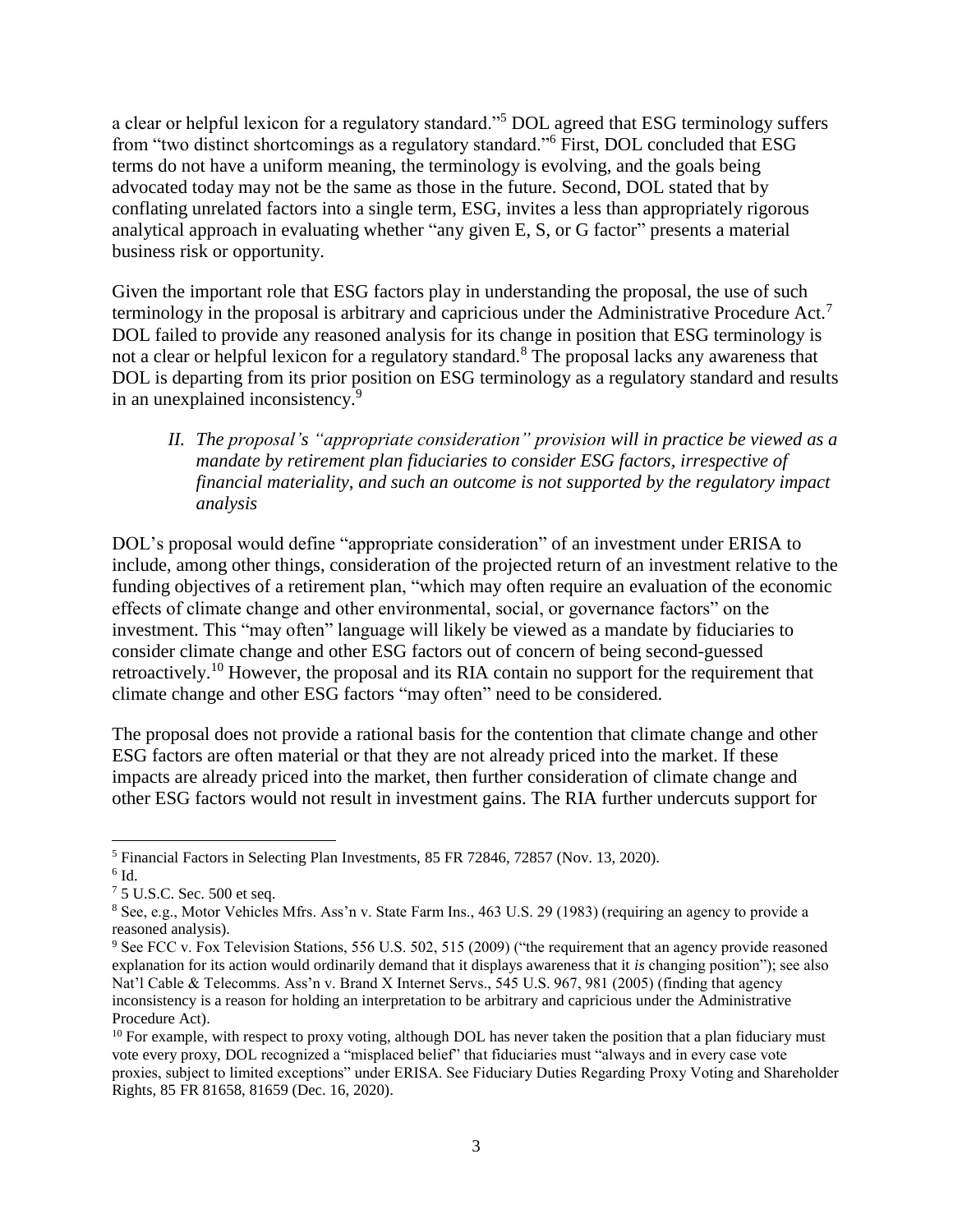DOL's contention that these factors may often be material to financial performance, as it observes that the "literature overall has varied findings" as to whether ESG investing has financial benefits, that "there are many studies with mixed or inconclusive results," and that "other studies have found that ESG investing has resulted in lower returns than conventional investing." $^{11}$ 

Given this RIA discussion, we are alarmed that DOL requests comment on whether ERISA fiduciaries should consider climate change as presumptively material in their assessment of investment risks and returns.<sup>12</sup> In light of DOL's prior position that considering ESG factors as a mandatory investment strategy is "inconsistent with the [DOL's] considered view and sound policy,"<sup>13</sup> any such presumption would be arbitrary and capricious. Moreover, DOL has never adopted a rule that particular investment factors must be considered as part of the fiduciary duties under ERISA. Doing so now invites the creation of a regulatory "laundry list" for the selection of investments for ERISA plans.

Neither the proposal's RIA nor its preamble considers that ESG-oriented investments often carry higher fees and expenses than comparable non-ESG investments.<sup>14</sup> The failure to address such concerns in the proposal implies that it is appropriate to select an investment with higher expenses without demonstrating a commensurate improvement in risk-return. This approach contradicts prior DOL concerns about unnecessary expenses negatively affecting retirement savings.<sup>15</sup>

## *III. The proposal's provision on "appropriate consideration" of climate change and other ESG factors is unclear and ambiguous and may require plan fiduciaries to invest in fossil fuel-related assets if such assets have higher expected returns*

The proposal's provision that climate change and other ESG factors "may often" be required to be considered is unclear and ambiguous. Indeed, the proposal may accomplish the opposite of the Biden administration's preferred outcome on climate change, because the rule may be viewed as mandating investment in fossil fuel-related assets, like oil, gas, and coal, particularly if non-ERISA investors materially increase the costs of capital for these companies.<sup>16</sup>

Increases in costs of capital to fossil fuel-related assets may result in higher risk-adjusted returns and the failure of a plan fiduciary to invest in such assets could be a breach of fiduciary duty. This could occur if investor sentiment for so-called clean energy assets causes fossil fuel-related

 $\overline{\phantom{a}}$ 

[https://obamawhitehouse.archives.gov/sites/default/files/docs/cea\\_coi\\_report\\_final.pdf.](https://obamawhitehouse.archives.gov/sites/default/files/docs/cea_coi_report_final.pdf)

 $1186$  FR at 57290-91.

<sup>12</sup> Id. at 57290.

<sup>13</sup> 85 FR at 72858.

<sup>14</sup> See, e.g., Michael Wursthorn, *Tidal Wave of ESG Funds Brings Profit to Wall Street*, Wall Street Journal (Mar. 16, 2021).

<sup>&</sup>lt;sup>15</sup> See Definition of the Term "Fiduciary"; Conflict of Interest Rule—Retirement Investment Advice, 81 FR 20946, 20950 (Apr. 8, 2016) (discussing how biased advice can inflict losses on investors by choosing "more expensive and/or poorer performing investments); see also Council of Economic Advisers, *The Effects of Conflicted Investment Advice on Retirement Savings* (2015), available at

<sup>16</sup> See Alon Brav and J.B. Heaton, *Brown Assets for the Prudent Investor*, Harvard Business Law Review Online (Fall 2021) (forthcoming), available at [https://papers.ssrn.com/sol3/papers.cfm?abstract\\_id=3895887.](https://papers.ssrn.com/sol3/papers.cfm?abstract_id=3895887)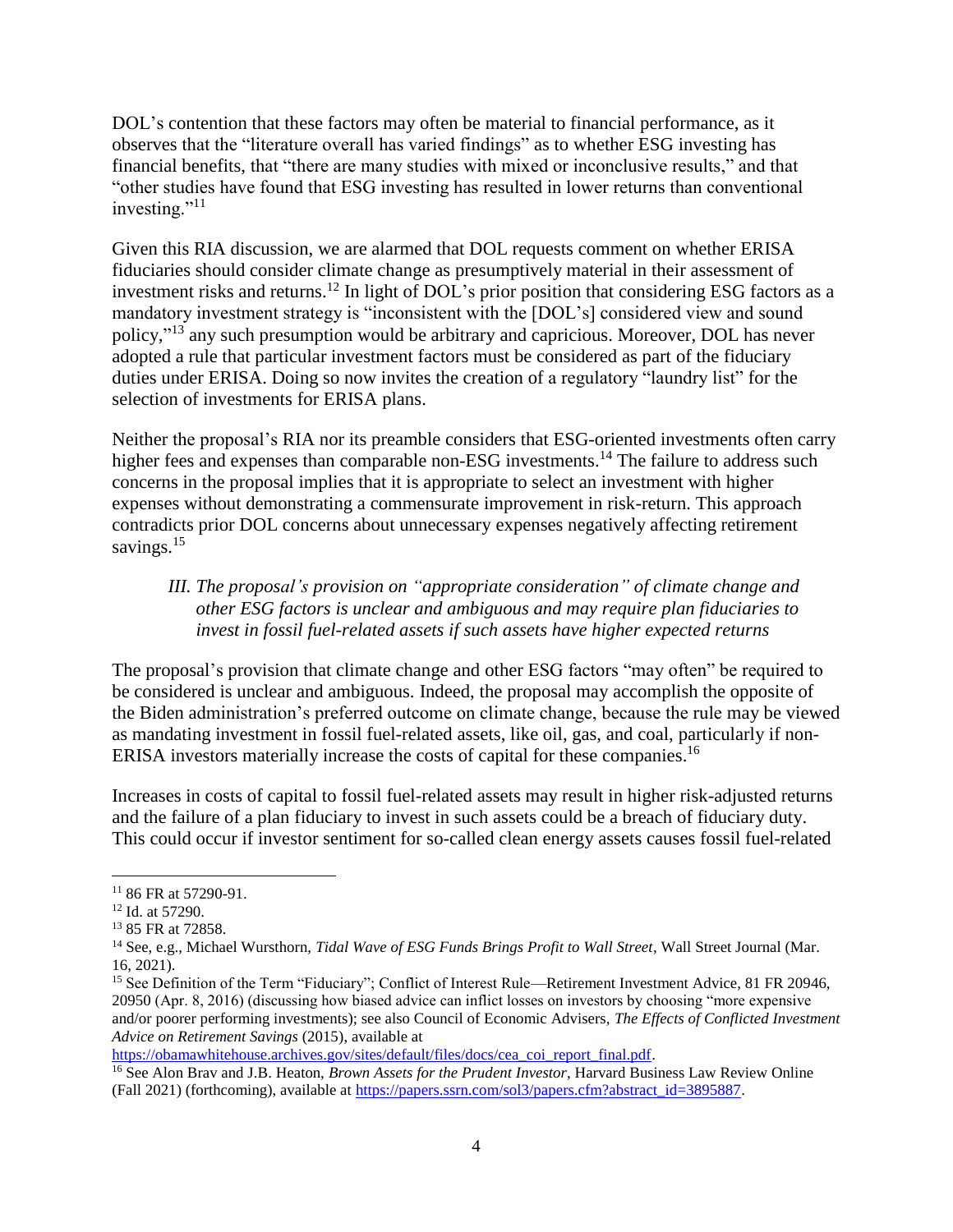assets to be underpriced, thereby generating higher expected returns. Fossil fuel-related assets may provide a valuable hedge against the costs of climate change should there be a failure to transition to a low-carbon economy.<sup>17</sup> Thus, ERISA fiduciaries with obligations to exercise prudence in selecting investments, including the duty to diversify, may be subject to liability from private rights of action under ERISA for failing to invest in fossil fuel-related assets under the proposal.

## *IV. Contrary to DOL's press materials, the proposal may not significantly change any legal liability from private class actions under ERISA as described by the existing rule issued by DOL in 2020*

Far from clarifying DOL's existing rule, the proposal creates unnecessary traps for plan fiduciaries in private class actions under ERISA. In the preamble to the existing rule, DOL "fundamentally accepted" that "ESG considerations may present issues of material risk or opportunities to companies that company officers and directors need to manage as part of the company's business plan and that qualified investment professionals would treat as economic considerations under generally accepted investment theories."<sup>18</sup> Declaring that a plan fiduciary may consider any factor that is material to the risk-return analysis, the proposed rule text appears to restate DOL's position set forth during the Trump administration.<sup>19</sup>

Thus, the proposal may not significantly change any legal requirement or liability with respect to ERISA fiduciary duties on ESG factors as described by the Trump administration. To the extent that plan fiduciaries believe they now have a "green light" to make ESG investments that were not previously prudent under the existing rule adopted by the Trump administration, nothing in the proposal appears to change their liability.

Similarly, the proposal repeats the current rule adopted by the Trump administration that ERISA fiduciaries cannot sacrifice return or increase risk for the purpose of promoting collateral goals unrelated to the economic interest of plan participants.<sup>20</sup> Any use of ESG factors must be solely in furtherance of financial benefits for ERISA participants. DOL cannot, by rule, change the U.S. Supreme Court's holding from *Fifth Third Bancorp vs. Dudenhoeffer*, <sup>21</sup> which held that "benefits" for plan participants and their beneficiaries under ERISA must be understood to refer to "financial benefits."

To the extent that ERISA fiduciaries select investments pursuing collateral ESG objectives, they will open themselves to liability in private rights of action for breach of their fiduciary duties, including the duty of prudence. Plan fiduciaries selecting ESG strategies should be particularly cautious of investments with higher fees as well as risk factors or disclosures suggesting that climate change or ESG considerations may result in lower returns, higher volatility, reduced diversification, and forgoing potentially profitable investment opportunities.

l

 $17$  See id.

<sup>18</sup> 85 FR at 72857.

<sup>&</sup>lt;sup>19</sup> See proposed rule  $404a-1(b)(4)$ , 86 FR at 57302.

<sup>&</sup>lt;sup>20</sup> See proposed rule 404a-1(c), 86 FR at 57303.

<sup>21</sup> 573 U.S. 409 (2014).